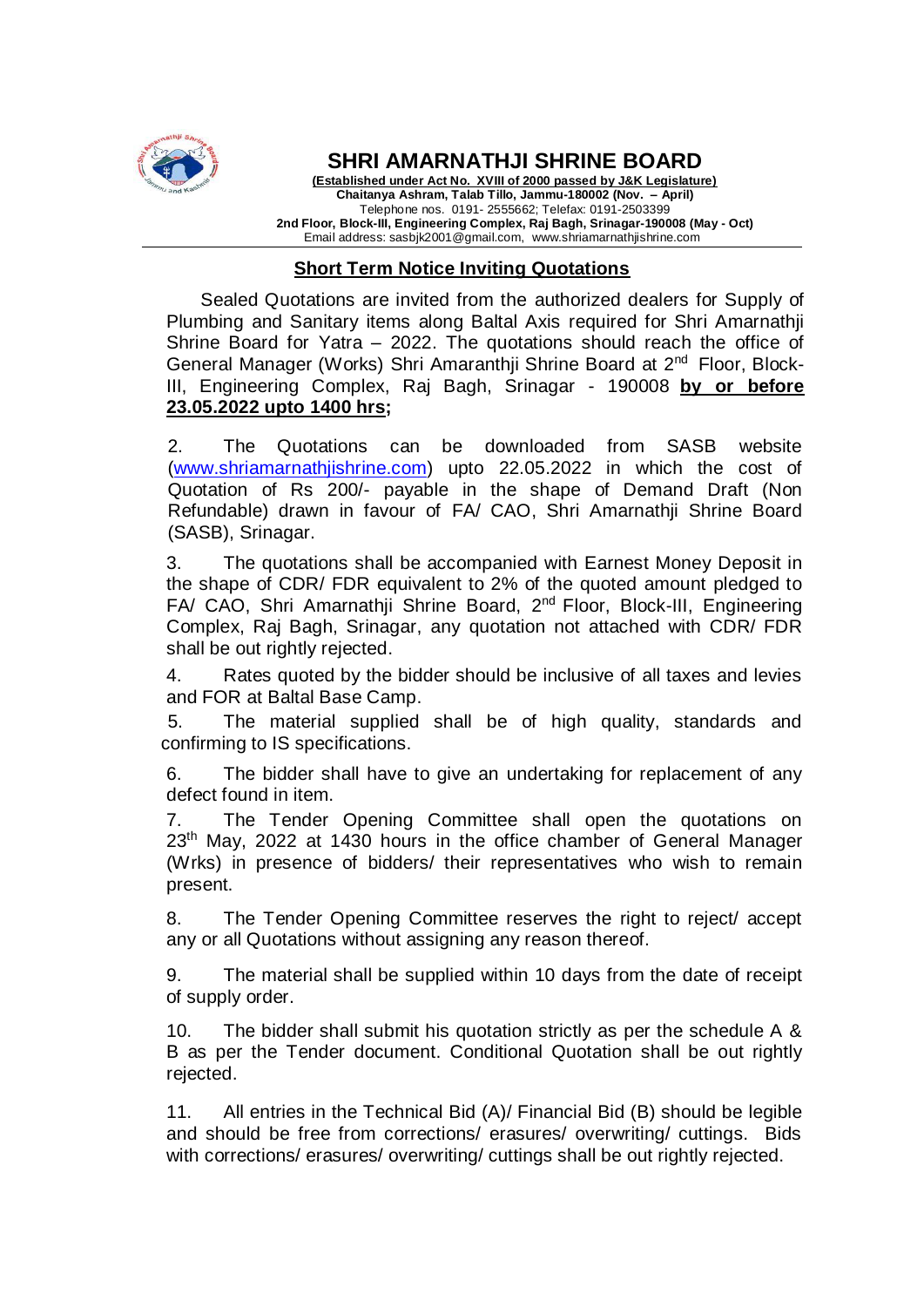12. In case of failure to supply the material within the stipulated period, the following penalty shall be imposed upon for the delays.

- i. upto 12 days  $@1\%$
- ii. from 13 days upto 15 days  $@$  1.1/2%<br>iii. from 15 days upto 20 days  $@2\%$
- from 15 days upto 20 days  $@2\%$
- iv. beyond 20 days, the supply order will be deemed to have been cancelled without any further correspondence with the firm and the security deposit will be forfeited.

13. The payment shall be made to the supplier after material is received and bills verified by the concerned DGM.

14. The Earnest Money Deposit in the shape of CDR/ FDR of the successful bidder shall be released after completion of Yatra - 2022 defect liability period from the date of supply of material. While as the EMD of unsuccessful Bidders shall be released after issue of the supply order in favour of the successful bidder.

Sd/- No. SASB/NIT/1366/2022/61 General Manager (Works), **Dated: 20/05/2022 Shri Amarnathji Shrine Board**

Copy to the**;**

- 1 Addl. CEO, SASB for information.
- 2 FA/ CAO, SASB for information.
- 3 DGM (B) for information and necessary action.
- 4 Notice Board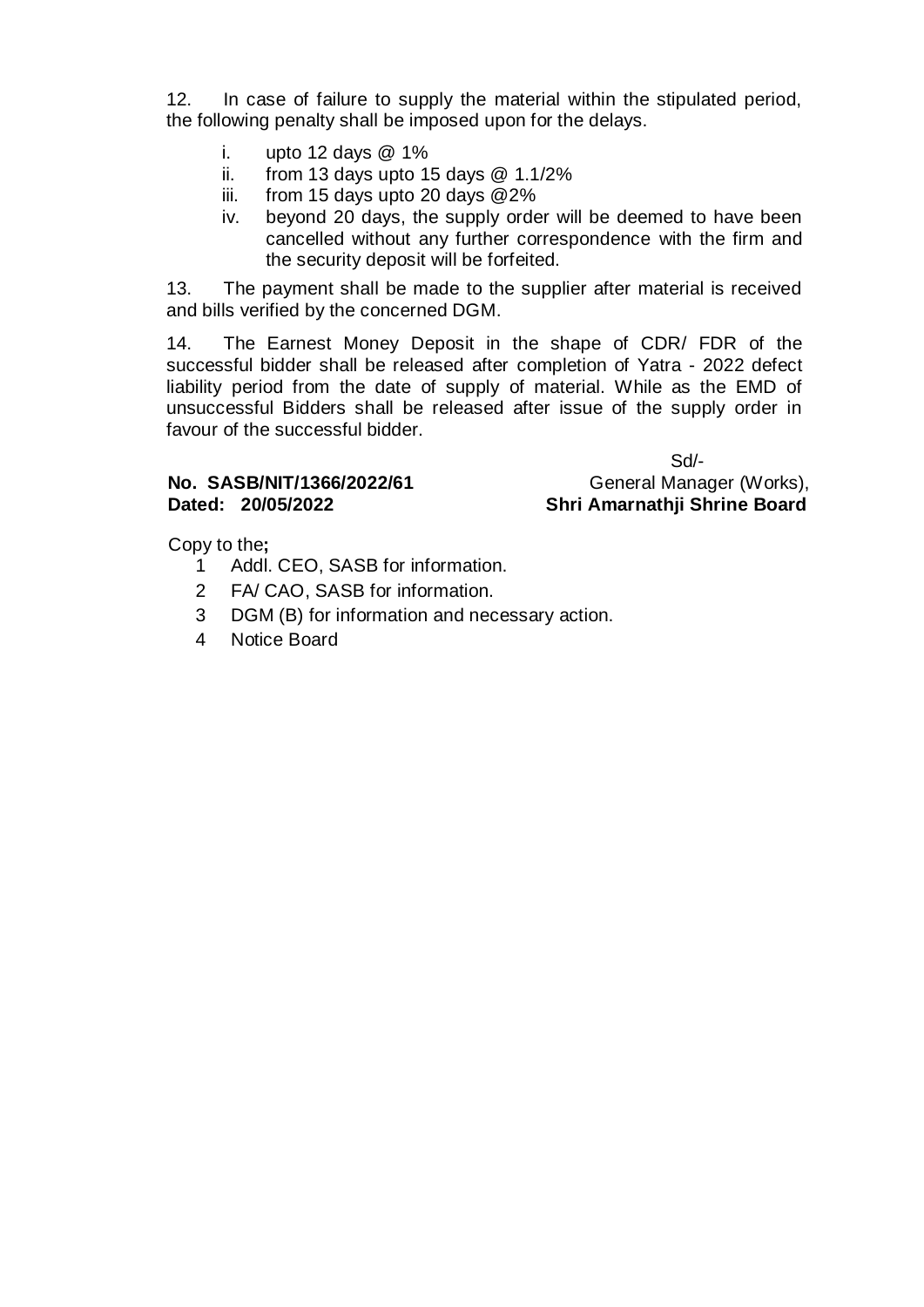# **SCHEDULE A (TECHNICAL BID)**

## *PART A:* **DETAILS** *OF COST OF QUOTATION AND EARNEST MONEY DEPOSIT*

| S.<br>No. | <b>Particular of item</b>                                     | <b>Details</b>     |
|-----------|---------------------------------------------------------------|--------------------|
| 1         | Amount and details of payment towards the<br>cost of Document | Rs. (in words):    |
|           |                                                               | DD No.             |
|           |                                                               | Date:              |
| 2         | Amount and details of Earnest Money<br>Deposit submitted      | Rs. (in words):    |
|           |                                                               | CDR/FDR No.        |
|           |                                                               | Dated:             |
|           |                                                               | In favour of       |
|           |                                                               | Date of issue:     |
|           |                                                               | Issuing Authority: |

# **PART – B: BASIC DETAILS ABOUT THE AGENCY.**

the Agency.

i) Name and address of : Name: Name:

Address: \_\_\_\_\_\_\_\_\_\_\_\_\_\_\_\_\_\_\_\_

ii) Registration No. (attach a copy of Registration)  $\qquad \qquad \qquad \qquad$ 

iii) PAN \_\_\_\_\_\_\_\_\_\_\_\_\_\_\_\_\_\_\_\_\_\_\_\_ (attach a copy of Registration No.)

iv.) GSTIN.

(attach a copy of Registration No.)

(along with latest clearance certificate/ Acknowledgement receipt of GST return Copy "Form - GSTR3B" Ending February-2022).

Phone \_\_\_\_\_\_\_\_\_\_\_\_\_\_\_\_\_\_ E-mail: \_\_\_\_\_\_\_\_\_\_\_\_\_\_\_\_\_

DGM (Wrks) Signature of Bidder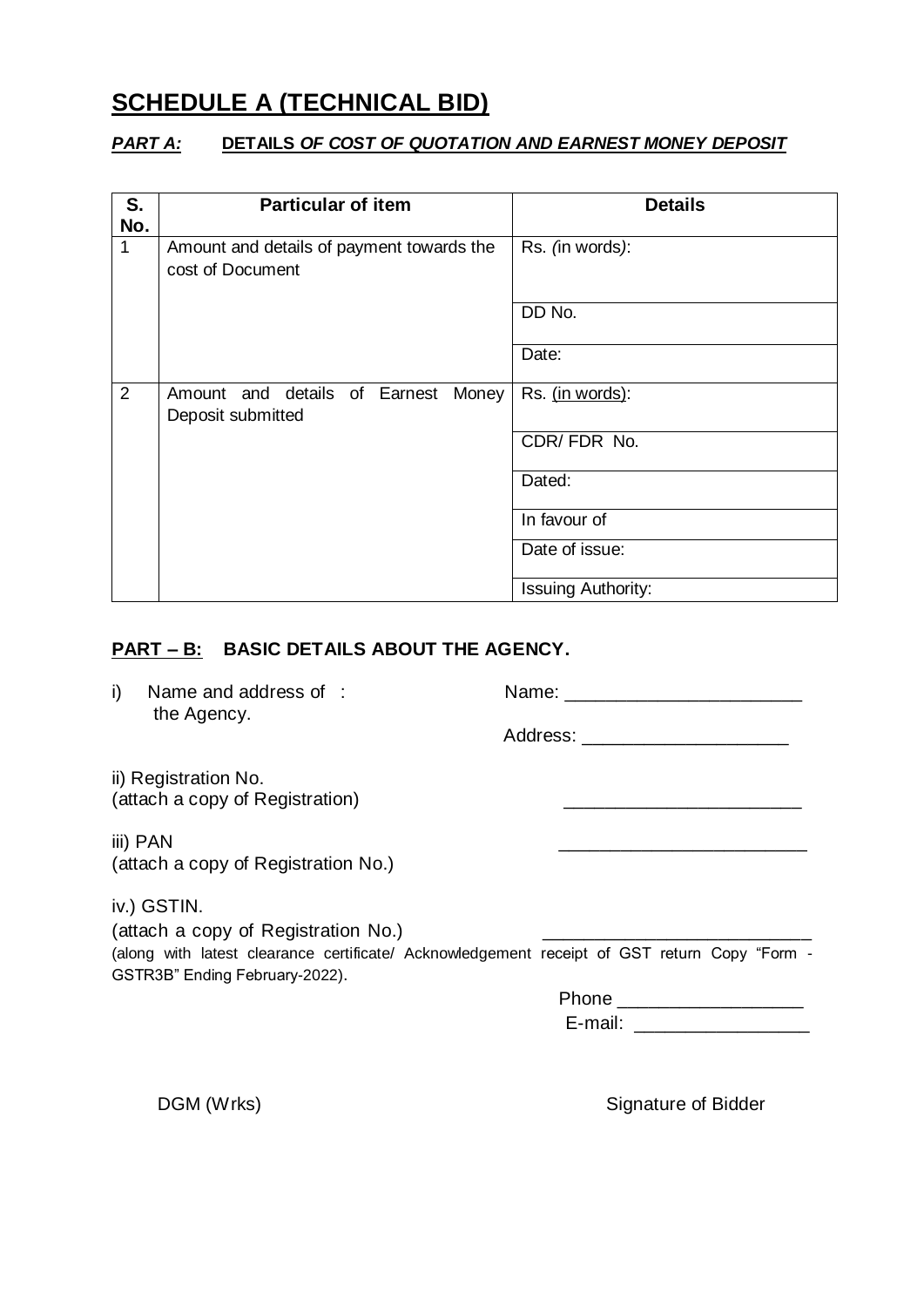#### **SCHEDULE – B (Format for Financial Bid)**

(Note: The Bidders are required to invariably quote rates (inclusive of all taxes and statutory levies) in both figures and words failing which their bid is liable to be rejected).

#### **Rate List/ Quantity Schedule**

**Advertised Amount = 1.00 lakh**

**Name of Work:Supply of Sanitary & Plumbing items for various Camps along Baltal Axis for Yatra – 2022.**

| S.<br>No.      | Description of Item (item $1 - 5$<br>should be Supreme/ Prince/<br><b>Finolex Brand)</b> | Approx.<br>Quantity | <b>Unit</b> | Rate to be<br>quoted by<br>the bidder<br>(in Rs.) | <b>Amount</b><br>(in Rs.) |
|----------------|------------------------------------------------------------------------------------------|---------------------|-------------|---------------------------------------------------|---------------------------|
| 1              | PVC pipe 160 mm<br>6<br>kg                                                               |                     |             |                                                   |                           |
|                | pressure/ $cm2$ 3 m length.                                                              | 10.00               | Metre       |                                                   |                           |
| 2              | PVC Plain Bend 160 mm                                                                    |                     |             |                                                   |                           |
| 3              | <b>PVC</b><br>Door Tee 160 mm x160                                                       | 2.00                | Each        |                                                   |                           |
|                | mm                                                                                       | 2.00                | Each        |                                                   |                           |
| 4              | PVC Coupler 160 mm                                                                       | 6.00                | Each        |                                                   |                           |
| 5              | PVC Door Bend 160 mm                                                                     | 2.00                | Each        |                                                   |                           |
| 6              | Solution / solvent for PVC fittings                                                      | 1.00                | Litre/kg    |                                                   |                           |
| $\overline{7}$ | M seal                                                                                   | 1.00                | Kg          |                                                   |                           |
| 8              | Sutre (gms)                                                                              | 30.00               | Each        |                                                   |                           |
| 9              | Safeda                                                                                   | 2.00                | Kg          |                                                   |                           |
| 10             | Hexa Blade                                                                               | 10.00               | Each        |                                                   |                           |
| 11             | Bracket C.I. for flushing cistern                                                        | 5.00                | Pair        |                                                   |                           |
| 12             | Bracket C.I. for wash basin                                                              | 5.00                | Pair        |                                                   |                           |
| 13             | 15 mm Brass bib cock (400 gms)                                                           | 10.00               | Each        |                                                   |                           |
| 14             | C.I.<br>cover and frame 300x300<br>mm inside                                             | 4.00                | Each        |                                                   |                           |
| 15             | 15 mm G.I. pipes (Medium)                                                                | 18.00               | Metre       |                                                   |                           |
| 16             | 20 mm G.I. pipe (Medium)                                                                 | 18.00               | Metre       |                                                   |                           |
| 17             | 15 mm G.I. elbows (Heavy)                                                                | 30.00               | Each        |                                                   |                           |
| 18             | 20 mm G.I. elbows (Heavy)                                                                | 20.00               | Each        |                                                   |                           |
| 19             | 20 mm to 15 mm G.I. sockets<br>(reducing) (heavy)                                        | 12.00               | Each        |                                                   |                           |
| 20             | 25 mm to any smaller size G.I.                                                           |                     |             |                                                   |                           |
|                | sockets (reducing)                                                                       | 12.00               | Each        |                                                   |                           |
| 21             | 15 mm G.I. Tee (equal) (Heavy)                                                           | 30.00               | Each        |                                                   |                           |
| 22             | 20 mm G.I. Tee (equal) Heavy                                                             | 10.00               | Each        |                                                   |                           |
| 23             | 15 mm G.I Plug                                                                           | 10.00               | Each        |                                                   |                           |
| 24             | GI Nipple (heavy)                                                                        |                     |             |                                                   |                           |
| 24.1           | 20 mmx2"                                                                                 | 6.00                | Each        |                                                   |                           |
| 24.2           | 20mmx3"                                                                                  | 6.00                | Each        |                                                   |                           |
| 24.3           | 20 mmx6"                                                                                 | 6.00                | Each        |                                                   |                           |
| 24.4           | 20mmx9"                                                                                  | 6.00                | Each        |                                                   |                           |
| 25             | GI Nipple (heavy)                                                                        |                     |             |                                                   |                           |
| 25.1           | 15 mmx2"                                                                                 | 10.00               | Each        |                                                   |                           |